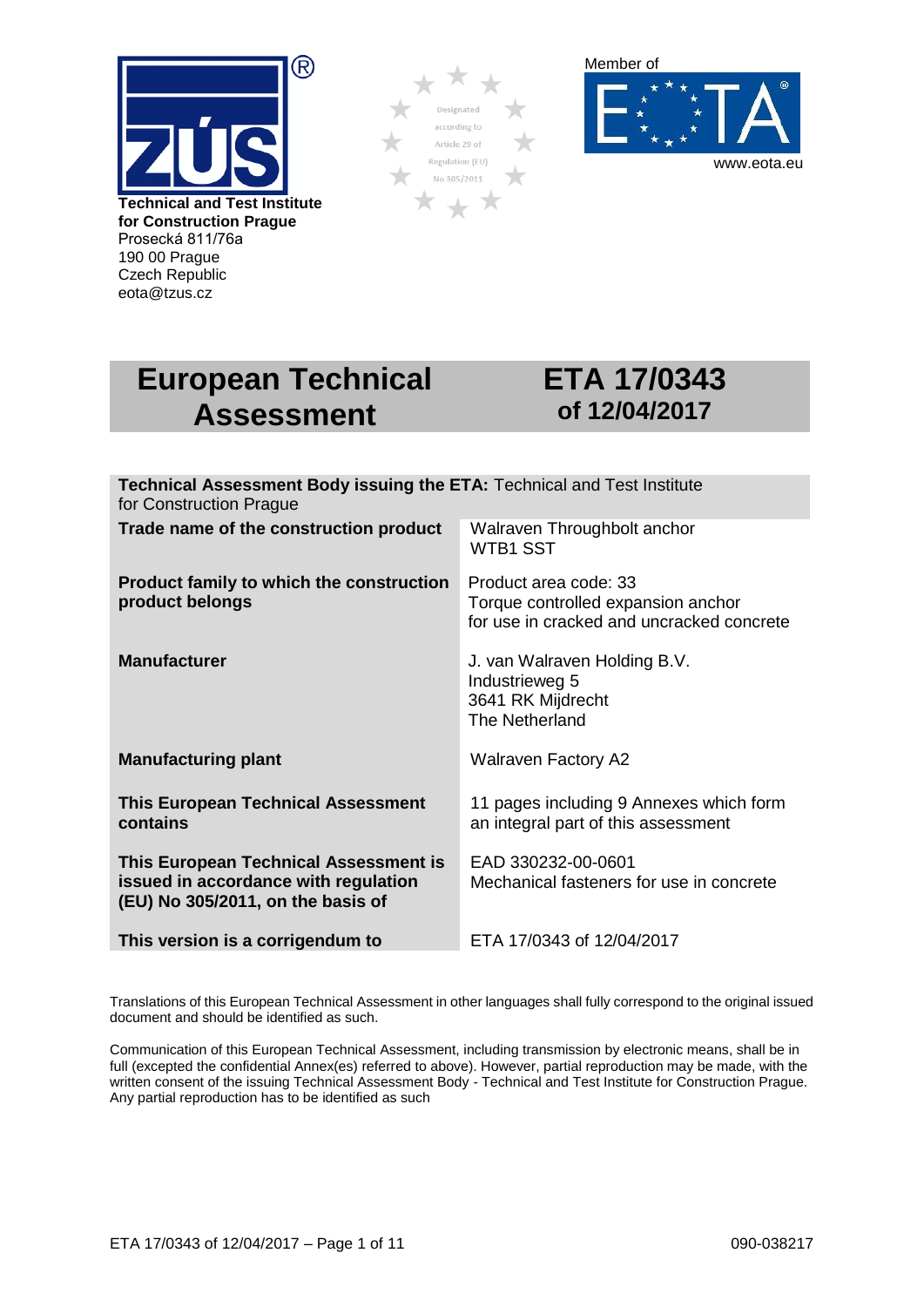### **1. Technical description of the product**

The Walraven Throughbolt anchor WTB1 SST are through-fixing torque-controlled expansion anchors in sizes of M8, M10, M12 and M16. Each type comprises a special bolt with a taper, an expansion sleeve, a hexagonal nut and a washer. The anchors are made from A4 grade stainless steel.

The anchor is installed in a drilled hole; tightening the nut draws the cone into the sleeve. The expansion of this sleeve applies the anchorage. The installed anchor is shown in Annex 1.

#### **2. Specification of the intended use in accordance with the applicable EAD**

The performances given in Section 3 are only valid if the anchor is used in compliance with the specifications and conditions given in Annex B.

The provisions made in this European Technical Assessment are based on an assumed working life of the anchor of 50 years. The indications given on the working life cannot be interpreted as a guarantee given by the producer, but are to be regarded only as a means for choosing the products in relation to the expected economically reasonable working life of the works.

#### **3. Performance of the product and references to the methods used for its assessment**

#### **3.1 Mechanical resistance and stability (BWR 1)**

| <b>Essential characteristic</b>                             | <b>Performance</b>    |
|-------------------------------------------------------------|-----------------------|
| Characteristic resistance (static and quasi-static loading) | See Annex C 1 and C 2 |
| <b>Displacement</b>                                         | See Annex C 1 and C 2 |

#### **3.2 Safety in case of fire (BWR 2)**

| <b>Essential characteristic</b> | <b>Performance</b>               |
|---------------------------------|----------------------------------|
| Reaction to fire                | Class A1 according to EN 13501-1 |
| Resistance to fire              | Seen Annex C 3                   |

#### **4. Assessment and verification of constancy of performance (AVCP) system applied with reference to its legal base**

According to the Decision 97/463/EC of the European Commission<sup>1</sup>, the system 1 of assessment verification of constancy of performance (see Annex V to the Regulation (EU) No 305/2011) apply.

#### **5. Technical details necessary for the implementation of the AVCP system, as provided in the applicable EAD**

Technical details necessary for the implementation of the AVCP system are laid down in the control plan deposited at Technical and Test Institute for Construction Prague.

Issued in Prague on 12.04.2017

By

**Ing. Mária Schaan**

Head of the Technical Assessment Body

<sup>1</sup> 1 Official Journal of the European Communities L 198/31 25.7.1997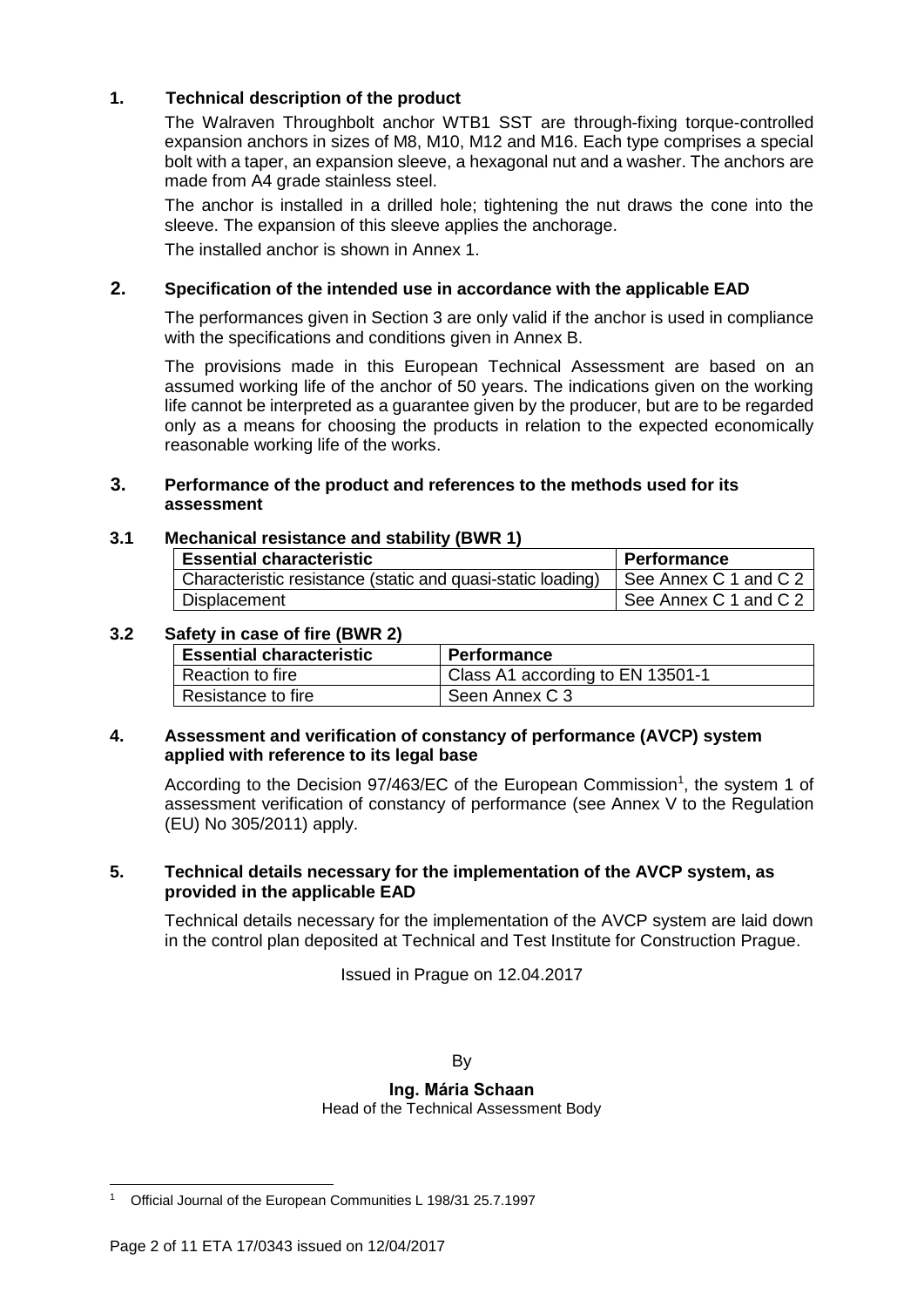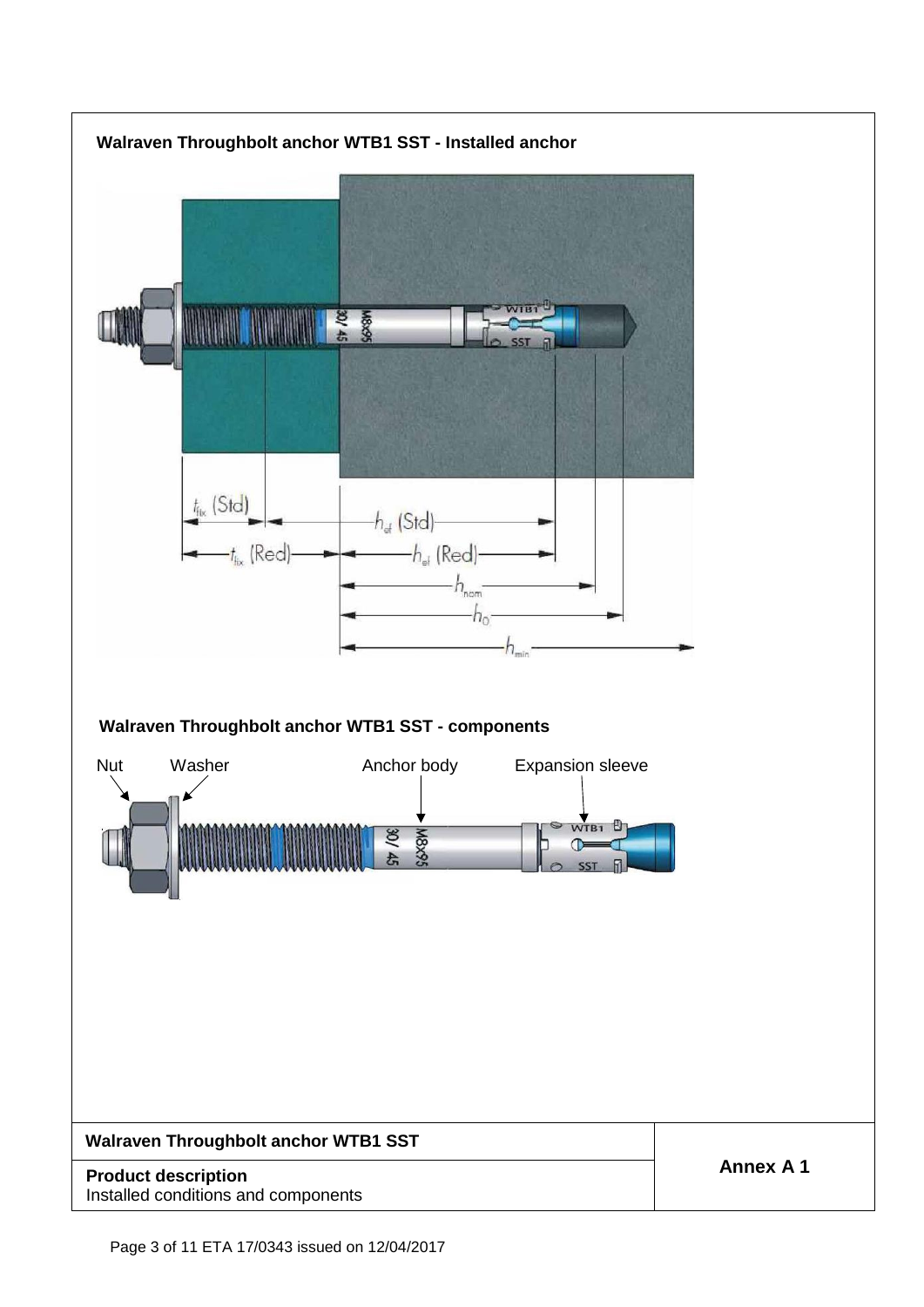| <b>Table A1 - Materials</b> |                                                                                 |
|-----------------------------|---------------------------------------------------------------------------------|
| Component                   | <b>Material</b>                                                                 |
| Anchor body                 | Steel rod on coil cold forged bolts<br>Steel grade 1.4578, according EN 10263-5 |
| <b>Expansion sleeve</b>     | Steel grade 1.4401, according EN 10088-2                                        |
| Hexagonal nut               | according DIN 934                                                               |
| Washer                      | according DIN 125A or DIN 9021                                                  |

# **Table A2 – Material properties**

| Component                                    | M8                            | M <sub>10</sub> | M <sub>12</sub> | M16     |
|----------------------------------------------|-------------------------------|-----------------|-----------------|---------|
| Anchor body – ultimate tensile strength      | $[N/mm^2]$ 600-700            | 600-700 550-650 |                 | 550-650 |
| Expansion sleeve – ultimate tensile strength | [N/mm <sup>2</sup> ]  530-680 | 530-680         | $ 530-680$      | 530-680 |

# **Table A3 – Marking**

|                     |         |     |        |        |             |      |       |       |       | M <sub>8</sub>  |       |       |       |     |       |       |       |     |       |                                                        |
|---------------------|---------|-----|--------|--------|-------------|------|-------|-------|-------|-----------------|-------|-------|-------|-----|-------|-------|-------|-----|-------|--------------------------------------------------------|
| <b>Bolt length</b>  | [mm]l   | 60  |        | 65     | 75          |      | 80    | 85    |       | 90              | 95    | 100   | 105   |     | 115   | 120   |       | 140 | 150   | 160                                                    |
| Head marking        |         |     | в      | b      | С           |      | d     | D     |       | е               | E     | F     |       |     | G     | н     |       | κ   |       | М                                                      |
| <b>Bolt marking</b> |         |     | $-110$ | $-115$ | 0/25        |      | 15/30 | 20/35 |       | 25/40           | 30/45 | 35/50 | 40/55 |     | 50/65 | 55/70 |       |     |       | 75/90 85/100 95/110                                    |
|                     |         |     |        |        |             |      |       |       |       | <b>M10</b>      |       |       |       |     |       |       |       |     |       |                                                        |
| <b>Bolt length</b>  | [mm]    |     | 65     | 80     |             | 85   |       | 90    |       | 95              |       | 115   | 120   |     | 130   |       | 140   |     | 150   | 180                                                    |
| Head marking        |         |     | B      | D      |             | d    |       | e     |       | E               |       | G     | н     |     |       |       | κ     |     |       | P                                                      |
| <b>Bolt marking</b> |         |     | $-15$  | $-120$ |             | 5/25 |       | 10/30 |       | 15/35           |       | 35/55 | 40/60 |     | 50/70 |       | 60/80 |     | 70/90 | 100/120                                                |
|                     |         |     |        |        |             |      |       |       |       | M <sub>12</sub> |       |       |       |     |       |       |       |     |       |                                                        |
| <b>Bolt length</b>  | [mm] 80 |     | 100    | 105    | 110         | 115  | 120   | 125   | 135   | 140             | 150   | 160   | 180   | 200 | 220   |       | 240   | 250 | 260   | 280                                                    |
| Head marking        |         | D   | F      |        | G           | g    | h.    | н     | J     | ĸ               |       | м     | P     | R   | S     |       |       | U   |       | x                                                      |
| <b>Bolt marking</b> |         | -/5 | 5/25   | 10/30  | 15/35 20/40 |      | 25/45 | 30/50 | 40/60 | 45/65           | 55/75 | 65/85 |       |     |       |       |       |     |       | 85/105 105/125 125/145 145/165 155/175 165/185 185/205 |
|                     |         |     |        |        |             |      |       |       |       | M16             |       |       |       |     |       |       |       |     |       |                                                        |
| <b>Bolt length</b>  | [mm]    |     | 100    | 105    | 125         |      | 130   | 140   |       | 150             |       | 160   | 180   | 200 |       | 220   | 250   |     | 280   | 300                                                    |
| Head marking        |         |     | F      |        | н           |      |       | Κ     |       |                 |       | М     | P     | R   |       | S     | U     |     | Χ     | v                                                      |
| <b>Bolt marking</b> |         |     | -/5    | $-110$ | 5/25        |      | 10/30 | 20/40 |       | 30/50           |       | 40/60 | 60/80 |     |       |       |       |     |       | 80/100 100/120 130/150 160/180 180/200                 |

# **Walraven Throughbolt anchor WTB1 SST**

#### **Product description Annex A 2** Materials Marking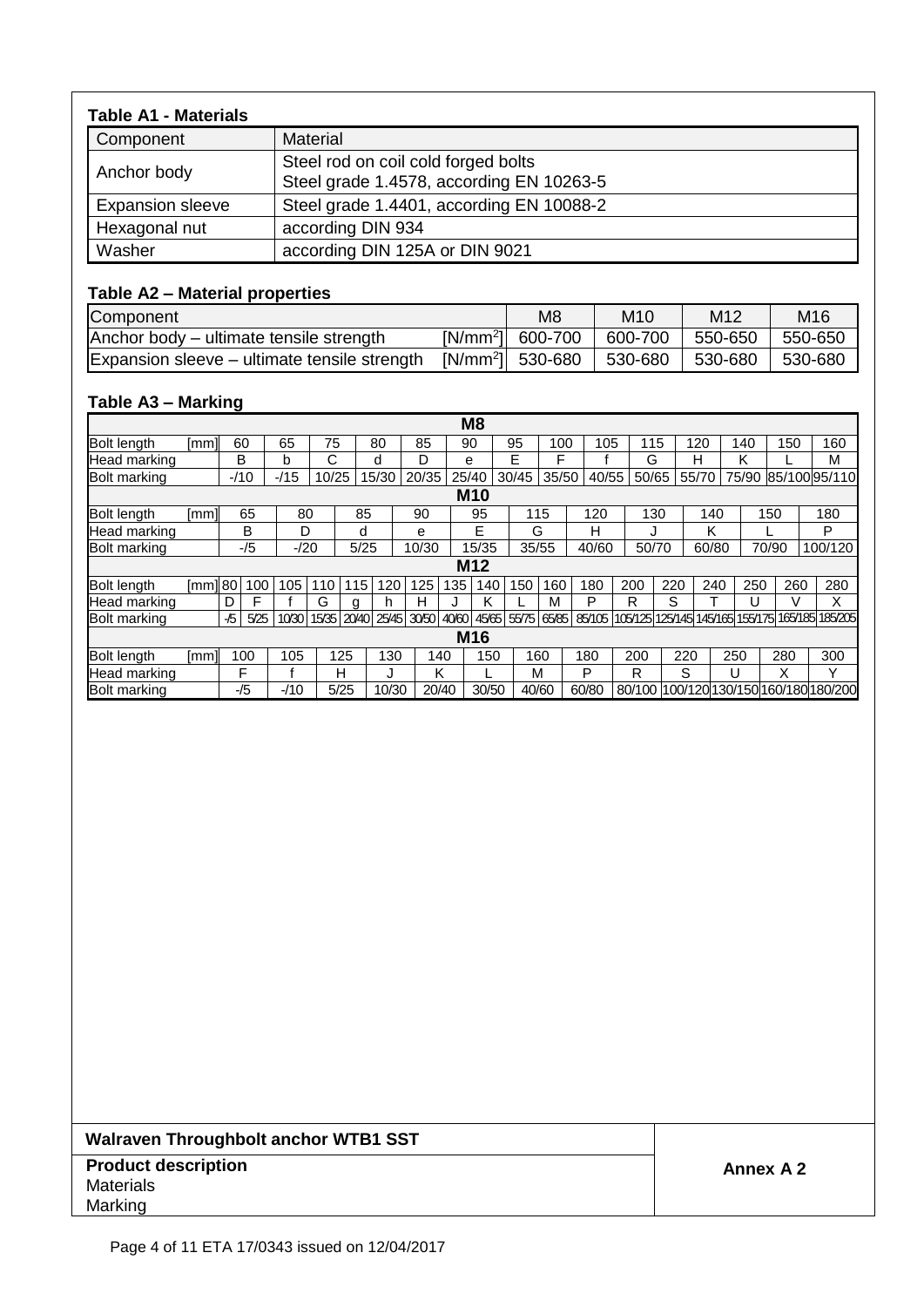### **Specifications of intended use**

#### **Anchorages subject to:**

• Static and quasi-static load.

#### **Base materials**

- Cracked or uncracked concrete.
- Reinforced or unreinforced normal weight concrete of strength class C20/25 at minimum and C50/60 at maximum according EN 206-1:2000-12.

#### **Use conditions (Environmental conditions)**

- Structures subject to dry internal conditions.
- Structures subject to external atmospheric exposure (including industrial and marine environment) or exposure to permanently damp internal condition, if no particular aggressive conditions exist.

Note: Particular aggressive conditions are e.g. permanent, alternating immersion in seawater or the splash zone of seawater, chloride atmosphere of indoor swimming pools or atmosphere with extreme chemical pollution (e.g. in desulphurization plants or road tunnels where de-icing materials are used).

#### **Design:**

- The anchorages are designed in accordance with the FprEN 1992-4:2016 and EOTA Technical Report TR 055, December 2016 under the responsibility of an engineer experienced in anchorages and concrete work.
- Verifiable calculation notes and drawings are prepared taking account of the loads to be anchored. The position of the anchor is indicated on the design drawings.
- Anchorages under fire exposure have to be designed in accordance with FprEN 1992-4:2016 and EOTA Technical Report TR 055, December 2016.

#### **Installation:**

- Anchor installation carried out by appropriately qualified personnel and under the supervision of the person responsible for technical matters of the site.
- Use of the anchor only as supplied by the manufacturer without exchanging any components of the anchor.
- Anchor installation in accordance with the manufacturer's specifications and drawings using the appropriate tools.
- Effective anchoring depth, edge distance and spacing not less than the specified values without minus tolerance.
- In case of aborted drill hole: new drilling at a minimum distance away of twice the depth of the aborted hole or smaller distance if the aborted drill hole is filled with high strength mortar and if under shear or oblique tension load it is not in the direction of load application.

#### **Walraven Throughbolt anchor WTB1 SST**

#### **Intended use Annex B 1 Specifications**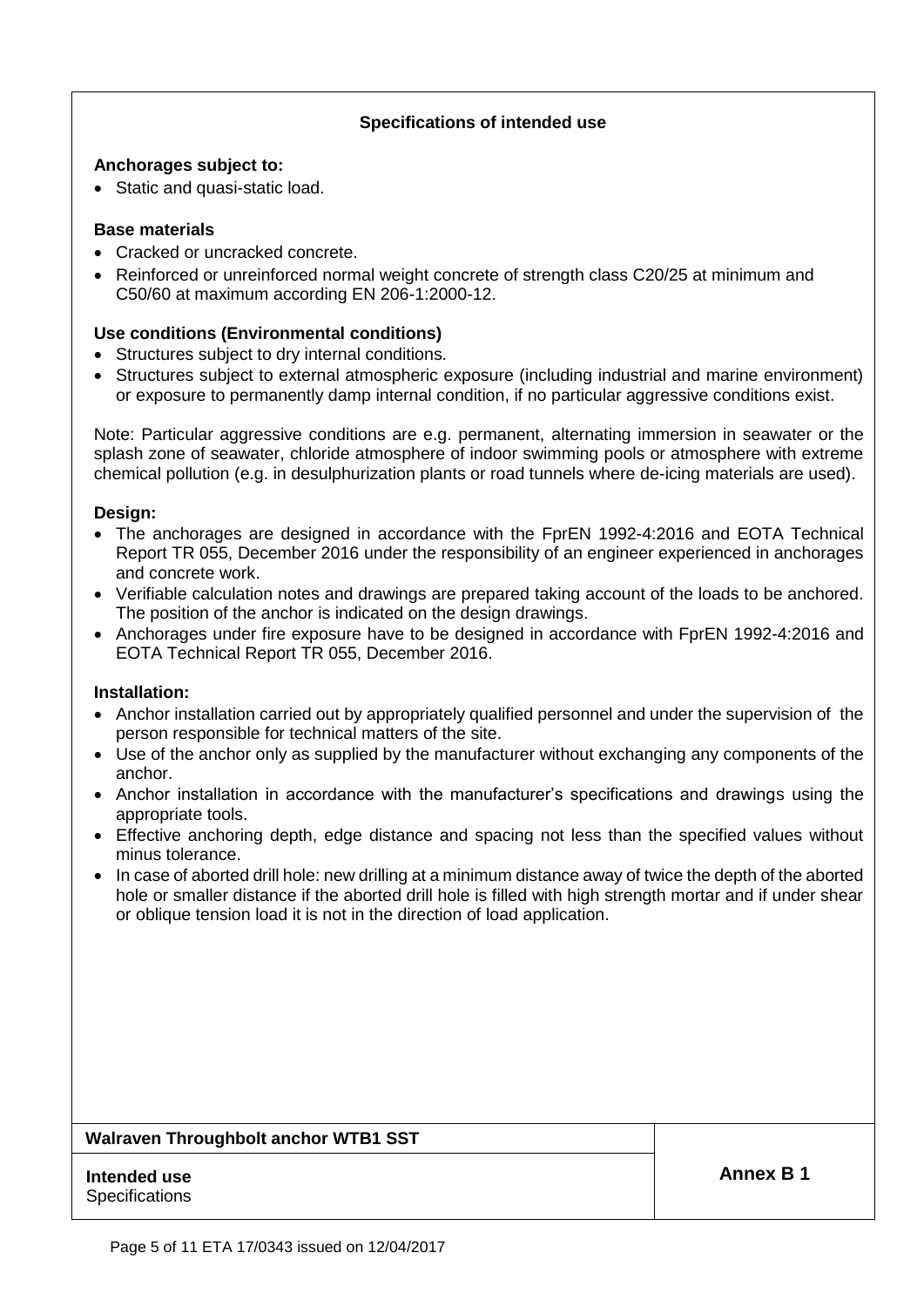| Size | Drill hole | <b>Bolt</b> | Thread          | Hole                             |                          | Standard embedment       |                                     |            | Reduced embedment      |                           | Installation     |
|------|------------|-------------|-----------------|----------------------------------|--------------------------|--------------------------|-------------------------------------|------------|------------------------|---------------------------|------------------|
|      | diameter   | length      | length          | diameter in Min. hole<br>fixture | depth                    | Effective<br>embedment   | Max. fixture Min. hole<br>thickness | depth      | Effective<br>embedment | Max. fixture<br>thickness | torque           |
|      | $d_0$ [mm] | [mm]        | $I_G$ [mm]      | $d_f$ [mm]                       | $h_0$ [mm]               | depth<br>$h_{ef}$ [mm]   | $t_{fix}$ [mm]                      | $h_0$ [mm] | depth<br>$h_{ef}$ [mm] | $t_{fix}$ [mm]            | $T_{inst}$ [N.m] |
|      |            | 60          | 25              | 9                                | $\overline{\phantom{a}}$ | $\overline{\phantom{a}}$ | $\overline{\phantom{a}}$            | 40         | 32                     | 10                        |                  |
|      |            | 65          | 30              | $\overline{9}$                   | $\overline{\phantom{a}}$ | $\overline{\phantom{a}}$ | $\overline{\phantom{a}}$            | 40         | $\overline{32}$        | 15                        |                  |
|      |            | 75<br>80    | 35<br>40        | 9<br>9                           | 55<br>55                 | 47<br>47                 | 10<br>15                            | 40<br>40   | $\overline{32}$<br>32  | $\overline{25}$<br>30     |                  |
|      |            | 85          | 45              | 9                                | 55                       | 47                       | $\overline{20}$                     | 40         | 32                     | 35                        |                  |
|      |            | 90          | 50              | 9                                | 55                       | 47                       | $\overline{25}$                     | 40         | $\overline{32}$        | 40                        |                  |
|      |            | 95          | 55              | 9                                | 55                       | 47                       | 30                                  | 40         | 32                     | 45                        |                  |
| M8   | 8          | 100         | 60              | 9                                | 55                       | 47                       | 35                                  | 40         | $\overline{32}$        | 50                        | 15               |
|      |            | 105         | 65              | 9                                | 55                       | 47                       | 40                                  | 40         | 32                     | 55                        |                  |
|      |            | 115         | $\overline{75}$ | 9                                | 55                       | 47                       | 50                                  | 40         | $\overline{32}$        | 65                        |                  |
|      |            | 120<br>140  | 80<br>100       | $\overline{9}$                   | 55                       | 47<br>47                 | 55                                  | 40         | 32                     | 70<br>90                  |                  |
|      |            | 150         | 100             | 9<br>$\overline{9}$              | 55<br>55                 | 47                       | $\overline{75}$<br>85               | 40<br>40   | 32<br>32               | 100                       |                  |
|      |            | 160         | 100             | 9                                | 55                       | 47                       | 95                                  | 40         | 32                     | 110                       |                  |
|      |            | 65          | $\overline{21}$ | 11                               | $\overline{\phantom{a}}$ | -                        | $\overline{\phantom{a}}$            | 49         | 39                     | 5                         |                  |
|      |            | 80          | 31              | 11                               | $\overline{\phantom{a}}$ | $\overline{\phantom{a}}$ | $\overline{\phantom{a}}$            | 49         | 39                     | $\overline{20}$           |                  |
|      |            | 85          | 36              | 11                               | 69                       | 59                       | 5                                   | 49         | 39                     | 25                        |                  |
|      |            | 90          | 41              | 11                               | 69                       | 59                       | 10                                  | 49         | 39                     | 30                        |                  |
|      |            | 95          | 46              | 11                               | 69                       | 59                       | 15                                  | 49         | 39                     | 35                        |                  |
| M10  | 10         | 115         | 66              | 11                               | 69                       | 59                       | 35                                  | 49         | 39                     | 55                        | 30               |
|      |            | 120<br>130  | 71<br>81        | 11<br>11                         | 69<br>69                 | 59<br>59                 | 40<br>50                            | 49<br>49   | 39<br>39               | 60<br>70                  |                  |
|      |            | 140         | 91              | 11                               | 69                       | 59                       | 60                                  | 49         | 39                     | 80                        |                  |
|      |            | 150         | 101             | 11                               | 69                       | 59                       | 70                                  | 49         | 39                     | 90                        |                  |
|      |            | 180         | 100             | 11                               | 69                       | 59                       | 100                                 | 49         | 39                     | 120                       |                  |
|      |            | 80          | 30              | $\overline{13}$                  | $\sim$                   | $\blacksquare$           | $\overline{\phantom{a}}$            | 60         | 48                     | 5                         |                  |
|      |            | 100         | 40              | 13                               | 80                       | 68                       | 5                                   | 60         | 48                     | 25                        |                  |
|      |            | 105         | 45              | 13                               | 80                       | 68                       | 10                                  | 60         | 48                     | 30                        |                  |
|      |            | 110         | 50              | 13                               | 80<br>80                 | 68                       | 15                                  | 60         | 48<br>48               | 35<br>40                  |                  |
|      |            | 115<br>120  | 55<br>60        | 13<br>13                         | 80                       | 68<br>68                 | $\overline{20}$<br>25               | 60<br>60   | 48                     | 45                        |                  |
|      |            | 125         | 65              | 13                               | 80                       | 68                       | 30                                  | 60         | 48                     | 50                        |                  |
|      |            | 135         | $\overline{75}$ | 13                               | 80                       | 68                       | 40                                  | 60         | 48                     | 60                        |                  |
|      |            | 140         | 80              | 13                               | 80                       | 68                       | 45                                  | 60         | 48                     | 65                        | 50               |
| M12  | 12         | 150         | 90              | 13                               | 80                       | 68                       | 55                                  | 60         | 48                     | $\overline{75}$           |                  |
|      |            | 160         | 100             | 13                               | 80                       | 68                       | 65                                  | 60         | 48                     | 85                        |                  |
|      |            | 180         | 100             | 13                               | 80                       | 68                       | 85                                  | 60         | 48                     | 105                       |                  |
|      |            | 200<br>220  | 100<br>100      | 13<br>13                         | 80<br>80                 | 68<br>68                 | 105<br>125                          | 60<br>60   | 48<br>48               | 125<br>145                |                  |
|      |            | 240         | 100             | 13                               | 80                       | 68                       | 145                                 | 60         | 48                     | 165                       |                  |
|      |            | 250         | 100             | 13                               | 80                       | 68                       | 155                                 | 60         | 48                     | 175                       |                  |
|      |            | 260         | 100             | 13                               | 80                       | 68                       | 165                                 | 60         | 48                     | 185                       |                  |
|      |            | 280         | 100             | 13                               | 80                       | 68                       | 185                                 | 60         | 48                     | 205                       |                  |
|      |            | 100         | 30              | 18                               | $\blacksquare$           | $\overline{\phantom{a}}$ | $\overline{\phantom{a}}$            | 80         | 65                     | 5                         |                  |
|      |            | 105         | 35              | 18                               | $\overline{\phantom{a}}$ | $\overline{\phantom{a}}$ | $\overline{\phantom{a}}$            | 80         | 65                     | 10                        |                  |
|      |            | 125         | 45              | 18                               | 100                      | 85                       | 5                                   | 80         | 65                     | 25                        |                  |
|      |            | 130<br>140  | 50<br>60        | 18<br>18                         | 100<br>100               | 85<br>85                 | 10<br>20                            | 80<br>80   | 65<br>65               | 30<br>40                  |                  |
|      |            | 150         | 70              | 18                               | 100                      | 85                       | $\overline{30}$                     | 80         | 65                     | 50                        |                  |
| M16  | 16         | 160         | 80              | 18                               | 100                      | 85                       | 40                                  | 80         | 65                     | 60                        | 100              |
|      |            | 180         | 100             | 18                               | 100                      | 85                       | 60                                  | 80         | 65                     | 80                        |                  |
|      |            | 200         | 100             | 18                               | 100                      | 85                       | 80                                  | 80         | 65                     | 100                       |                  |
|      |            | 220         | 100             | 18                               | 100                      | 85                       | 100                                 | 80         | 65                     | 120                       |                  |
|      |            | 250         | 100             | 18                               | 100                      | 85                       | 130                                 | 80         | 65                     | 150                       |                  |
|      |            | 280         | 100             | 18                               | 100                      | 85                       | 160                                 | 80         | 65                     | 180                       |                  |
|      |            | 300         | 100             | 18                               | 100                      | 85                       | 180                                 | 80         | 65                     | 200                       |                  |

# **Walraven Throughbolt anchor WTB1 SST**

# **Annex B 2 Annex B 2** Installation parameters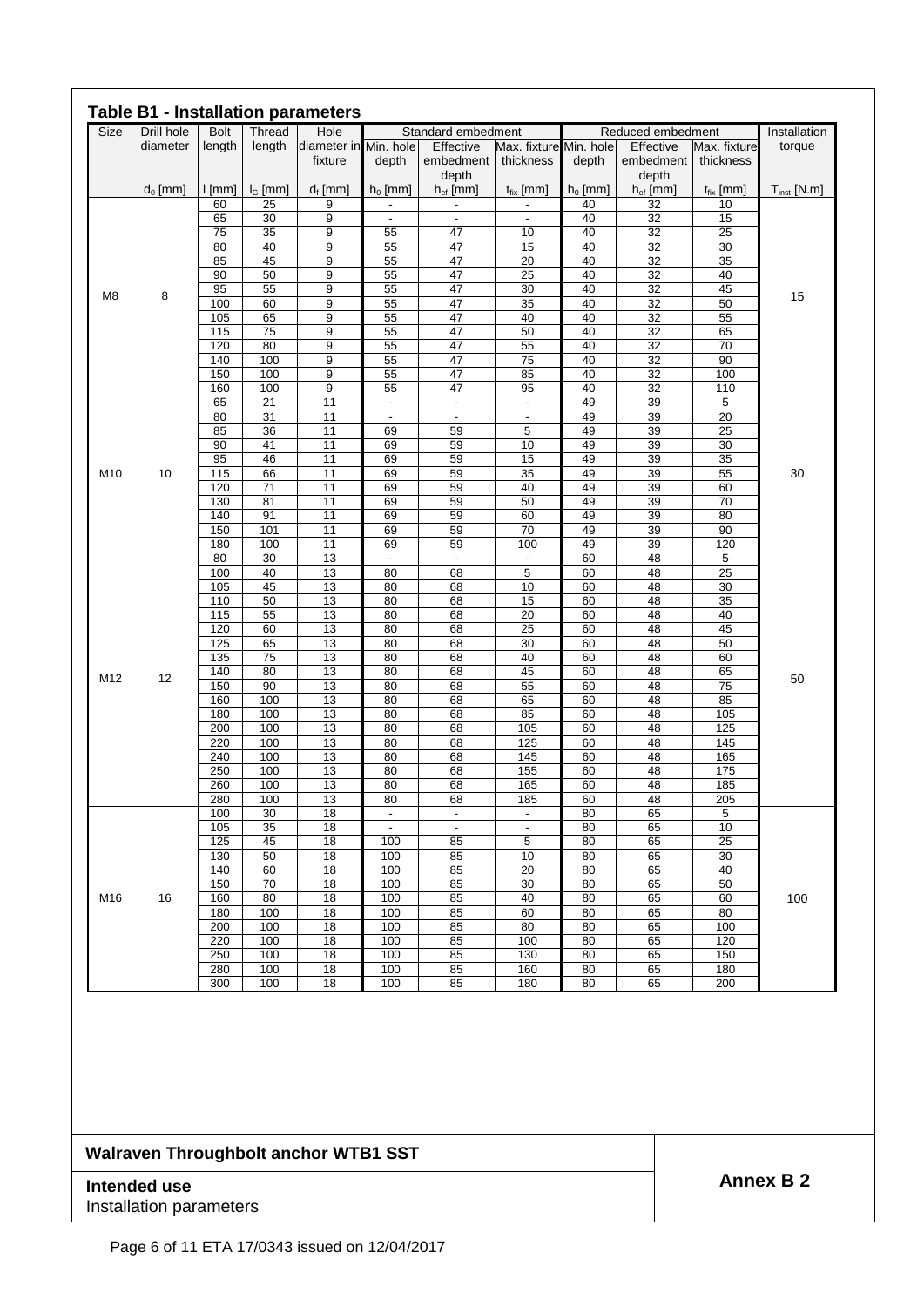| Table B2 - Installation parameters – Minimum spacing and edge distance |              |      |                  |     |                  |     |                 |     |                 |     |
|------------------------------------------------------------------------|--------------|------|------------------|-----|------------------|-----|-----------------|-----|-----------------|-----|
| Size                                                                   |              |      | M8               |     | M <sub>10</sub>  |     | M <sub>12</sub> |     | M <sub>16</sub> |     |
|                                                                        |              |      | Red <sup>1</sup> | Std | Red <sup>1</sup> | Std | Red             | Std | Red             | Std |
| Minimum thickness of concrete member                                   | hmin         | [mm] | 100              | 100 | 100              | 120 | 100             | 140 | 130             | 170 |
| Minimum spacing and edge distance in cracked concrete                  |              |      |                  |     |                  |     |                 |     |                 |     |
| Minimum spacing                                                        | <b>Smiin</b> | [mm] | 50               | 55  | 70               | 70  | 120             | 90  | 150             | 135 |
| for edge distance $c \ge$                                              |              | [mm] | 50               | 55  | 70               | 70  | 95              | 75  | 100             | 105 |
| Minimum edge distance                                                  | $C_{min}$    | [mm] | 40               | 40  | 50               | 45  | 70              | 55  | 85              | 70  |
| for spacing $s \geq$                                                   |              | [mm] | 80               | 70  | 120              | 90  | 150             | 140 | 200             | 200 |
| Minimum spacing and edge distance in uncracked concrete                |              |      |                  |     |                  |     |                 |     |                 |     |
| Minimum spacing                                                        | Smin         | [mm] | 50               | 55  | 70               | 70  | 120             | 90  | 150             | 135 |
| for edge distance $c \ge$                                              |              | [mm] | 50               | 55  | 70               | 70  | 95              | 75  | 100             | 105 |
| Minimum edge distance                                                  | Cmin         | [mm] | 50               | 40  | 70               | 50  | 95              | 55  | 100             | 80  |
| for spacing                                                            | s≥           | [mm] | 50               | 100 | 70               | 115 | 120             | 125 | 150             | 200 |

<sup>1)</sup> Use restricted to anchoring statically indeterminate structural components

# **Pre-torque installation**



# **Post-torque installation**



# **Walraven Throughbolt anchor WTB1 SST**

Installation parameters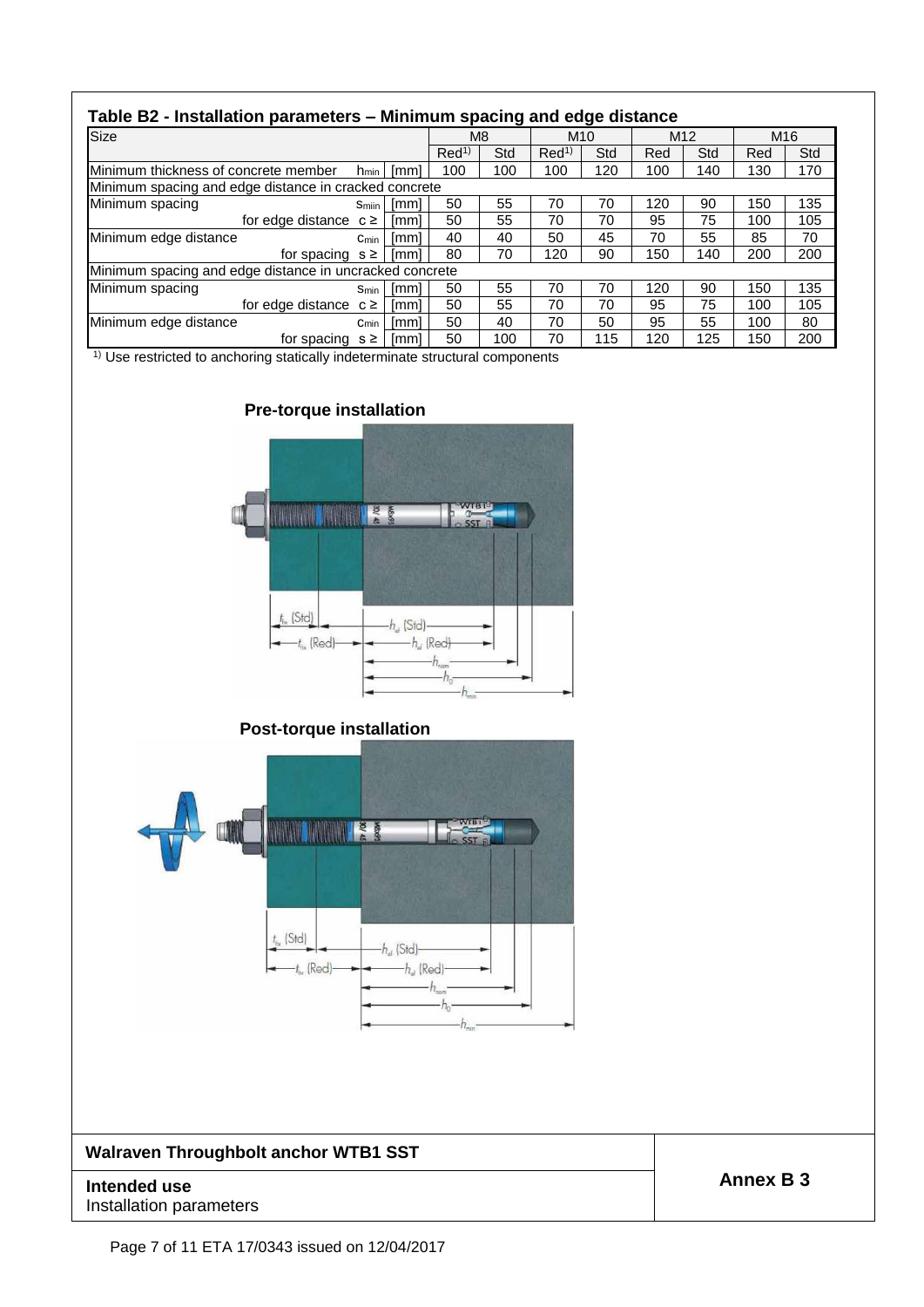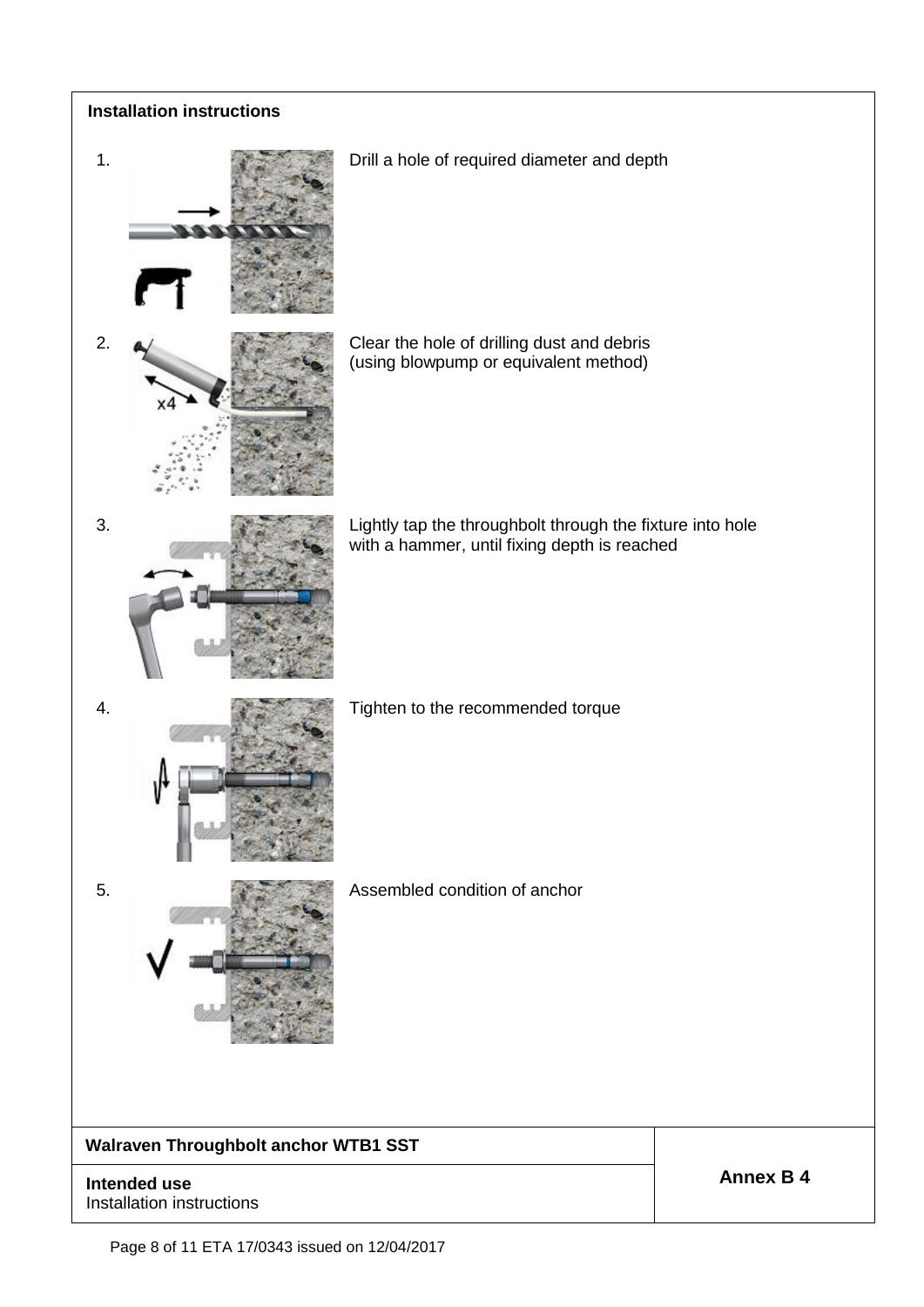### **Table C1 – Characteristic resistance under tension load**

|                   |                                                                                                                        |                                 |                                              |                                                         |                        |                                                                              |                                               |                                                           | M16                            |
|-------------------|------------------------------------------------------------------------------------------------------------------------|---------------------------------|----------------------------------------------|---------------------------------------------------------|------------------------|------------------------------------------------------------------------------|-----------------------------------------------|-----------------------------------------------------------|--------------------------------|
|                   |                                                                                                                        | Red <sup>1</sup>                | Std                                          |                                                         | Std                    | Red                                                                          | Std                                           | Red                                                       | Std                            |
| N <sub>Rk,s</sub> | [kN]                                                                                                                   |                                 |                                              |                                                         |                        |                                                                              |                                               |                                                           | 82,6                           |
| $Y$ Ms            | [-]                                                                                                                    |                                 |                                              |                                                         |                        |                                                                              |                                               |                                                           | 1.5                            |
|                   |                                                                                                                        |                                 |                                              |                                                         |                        |                                                                              |                                               |                                                           |                                |
|                   |                                                                                                                        |                                 |                                              |                                                         |                        |                                                                              |                                               |                                                           |                                |
| $N_{\rm Rk,p}$    | [KN]                                                                                                                   | 3,0                             | 6,0                                          | 7,5                                                     | 9,0                    | 9,0                                                                          | 12,0                                          | 16,0                                                      | 25,0                           |
|                   | [kN]                                                                                                                   | 7,5                             | 9,0                                          | 12,0                                                    | 16,0                   | $\blacksquare$                                                               | 25,0                                          |                                                           |                                |
| Yinst             | [-]                                                                                                                    | 1,2                             | 1,2                                          | 1,2                                                     | 1,0                    | 1,0                                                                          | 1,0                                           | 1,0                                                       | 1,0                            |
|                   |                                                                                                                        |                                 |                                              |                                                         |                        |                                                                              |                                               |                                                           |                                |
|                   |                                                                                                                        | 1,07                            | 1,16                                         | 1,07                                                    | 1,26                   | 1,16                                                                         | 1,23                                          | 1,18                                                      | 1,18                           |
| $\mathsf{\Psi c}$ | $[\cdot]$                                                                                                              | 1,13                            | 1,33                                         | 1,13                                                    | 1,52                   | 1,32                                                                         | 1,45                                          | 1,37                                                      | 1,37                           |
|                   |                                                                                                                        | 1.20                            | 1,50                                         | 1,20                                                    | 1,78                   | 1,49                                                                         | 1,67                                          | 1,55                                                      | 1,55                           |
|                   |                                                                                                                        |                                 |                                              |                                                         |                        |                                                                              |                                               |                                                           |                                |
|                   |                                                                                                                        |                                 |                                              |                                                         |                        |                                                                              |                                               |                                                           |                                |
|                   |                                                                                                                        | Ξ.                              |                                              |                                                         | ä,                     |                                                                              |                                               |                                                           | 39,5                           |
|                   | [-]                                                                                                                    |                                 |                                              |                                                         |                        |                                                                              |                                               |                                                           |                                |
| Kucr, N           |                                                                                                                        |                                 |                                              |                                                         |                        |                                                                              |                                               |                                                           |                                |
| Yinst             | ſ-1                                                                                                                    |                                 | 1,2                                          | 1,2                                                     | 1,0                    | 1,0                                                                          | 1,0                                           | 1,0                                                       | 1,0                            |
|                   |                                                                                                                        |                                 |                                              |                                                         |                        |                                                                              |                                               |                                                           | 85                             |
| Scr,N             |                                                                                                                        |                                 |                                              |                                                         |                        |                                                                              |                                               |                                                           | 255                            |
| $C_{cr,N}$        |                                                                                                                        |                                 |                                              |                                                         |                        |                                                                              |                                               |                                                           | 128                            |
|                   |                                                                                                                        |                                 |                                              |                                                         |                        |                                                                              |                                               |                                                           |                                |
|                   |                                                                                                                        |                                 |                                              |                                                         |                        |                                                                              |                                               |                                                           |                                |
| $S_{cr,SP}$       |                                                                                                                        |                                 |                                              |                                                         |                        |                                                                              |                                               |                                                           | 430                            |
|                   | [mm]                                                                                                                   | 80                              | 120                                          | 100                                                     | 150                    | 125                                                                          | 170                                           | 160                                                       | 215                            |
| $C_{cr,sp}$       | $\lceil - \rceil$                                                                                                      | 1,2                             | 1,2                                          | 1,2                                                     | 1,0                    | 1,0                                                                          | 1,0                                           | 1,0                                                       | 1,0                            |
|                   | $N_{R\underline{k},\underline{p}}$<br>C30/37<br>C40/50<br>C50/60<br>$N_{\text{Rk},c}$<br>$k_{cr,N}$<br>h <sub>ef</sub> | [kN]<br>$[ - ]$<br>[mm]<br>[mm] | 1,2<br>32<br>[mm]<br>96<br>48<br>[mm]<br>160 | M <sub>8</sub><br>21,2<br>1,5<br>47<br>141<br>71<br>240 | 39<br>117<br>59<br>200 | M <sub>10</sub><br>Red <sup>1</sup><br>33,6<br>1,5<br>59<br>177<br>89<br>300 | 16,8<br>7,7<br>11,0<br>48<br>144<br>72<br>250 | M <sub>12</sub><br>44,8<br>1,5<br>68<br>204<br>102<br>340 | 26,4<br>65<br>195<br>98<br>320 |

Use restricted to anchoring statically indeterminate structural components

#### **Table C2 – Displacement under tension load**

| Size                               |     |        | M <sub>8</sub>   |     | M <sub>10</sub>  |         | M <sub>12</sub> |      | M <sub>16</sub> |      |
|------------------------------------|-----|--------|------------------|-----|------------------|---------|-----------------|------|-----------------|------|
|                                    |     |        | Red <sup>1</sup> | Std | Red <sup>1</sup> | Std     | Red             | Std  | Red             | Std  |
| Tension load in cracked concrete   | N   | [kN]   | 1,2              | 2,4 | 3,0              | 4.3     | 4,3             | 5,7  | $^{\prime}$ .6  | 11.9 |
| Displacement                       | ŎN0 | limmil | 1.1              | 0,5 | 0,5              | ∍.2     | 0,8             | .0   | 0,2             | 1,0  |
|                                    | δN∞ | limmil | 1,8              | 1,3 | 0,8              | .2      | 1.0             | .3   | 0.6             | 1,1  |
| Tension load in uncracked concrete | Ν   | [kN]   | 3,0              | 3,6 | 4,8              | .6      | 8,0             | 11,9 | 12,6            | 18,8 |
| Displacement                       | ŎN0 | limml  | 0.1              | 0,3 | 0,2              | 0.2     | 0,1             | 0,5  | 0,3             | 0,5  |
|                                    | δN∞ | limmil | 0,8              | 1.3 | 0,8              | ി<br>ے. | 1.0             | .3   | 0.6             | . .  |

<sup>1)</sup> Use restricted to anchoring statically indeterminate structural components

#### **Walraven Throughbolt anchor WTB1 SST**

#### **Performances** Characteristic resistance under tension load Displacement under tension load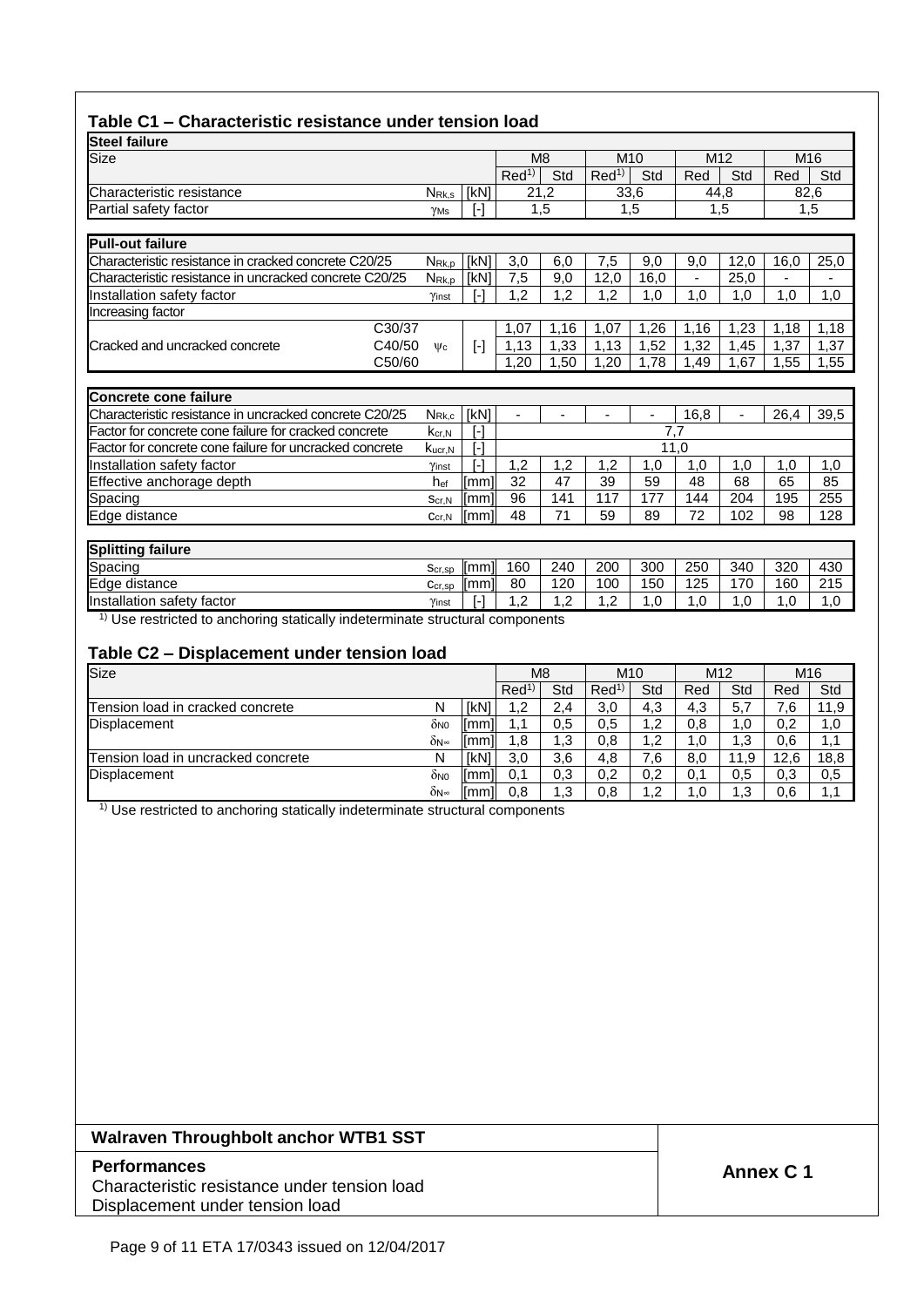### **Table C3 – Characteristic resistance under shear load**

| Steel failure without lever arm                                                |                              |      |                  |                |                  |      |                 |     |                 |     |
|--------------------------------------------------------------------------------|------------------------------|------|------------------|----------------|------------------|------|-----------------|-----|-----------------|-----|
| <b>Size</b>                                                                    |                              |      |                  | M <sub>8</sub> | M <sub>10</sub>  |      | M <sub>12</sub> |     | M <sub>16</sub> |     |
|                                                                                |                              |      | Red <sup>1</sup> | Std            | Red <sup>1</sup> | Std  | Red             | Std | Red             | Std |
| Characteristic resistance                                                      | $V^0$ Rk,s                   | [kN] | 11,7             |                |                  | 18,5 | 24,6            |     | 45,4            |     |
| Ductility factor                                                               | k7                           | ۸    |                  | 0,8            |                  | 0,8  | 0,8             |     | 0,8             |     |
| Partial safety factor                                                          | $Y$ Ms                       | ٦    |                  | 1,25           |                  | 1,25 | 1,25            |     | 1,25            |     |
| Steel failure with lever arm                                                   |                              |      |                  |                |                  |      |                 |     |                 |     |
| Characteristic resistance                                                      | $M^{0}$ <sub>Rk,s</sub> [Nm] |      |                  | 22             | 45               |      |                 | 72  | 180             |     |
| Partial safety factor                                                          | YMs                          | ۸    |                  | 1,25           |                  | 1,25 | 1,25            |     | 1,25            |     |
| Concrete pry-out failure                                                       |                              |      |                  |                |                  |      |                 |     |                 |     |
| Characteristic resistance concrete C20/25                                      | $V_{\text{Rk,cp}}$ [kN]      |      | ٠                | ۰              | 14,7             |      |                 | ٠   |                 |     |
| Factor                                                                         | k <sub>8</sub>               | ۸    | $\overline{a}$   | ٠              | 1,2              |      |                 |     | -               |     |
| Installation safety factor                                                     | Yinst                        | ۸    | ۰                | ٠              | 1,2              |      |                 | ۰   |                 |     |
| Concrete edge failure                                                          |                              |      |                  |                |                  |      |                 |     |                 |     |
| Effective length of anchor                                                     | łf                           | [mm] | 32               | 47             | 39               | 59   | 48              | 68  | 65              | 85  |
| Anchor diameter                                                                | $d_{\text{nom}}$             | [mm] | 8                |                | 10               |      | 12              |     | 16              |     |
| Installation safety factor                                                     | Yinst                        | [-]  | 1,2              | 1,2            | 1,2              | 1,0  | 1,0             | 1,0 | 1,0             | 1,0 |
| $1$ Use restricted to anchoring statically indeterminate structural components |                              |      |                  |                |                  |      |                 |     |                 |     |

#### **Table C4 – Displacement under shear load**

| Size                                           |     | M <sub>8</sub> | M <sub>10</sub>  |                 | M <sub>12</sub>  |          | M <sub>16</sub> |     |          |                        |
|------------------------------------------------|-----|----------------|------------------|-----------------|------------------|----------|-----------------|-----|----------|------------------------|
|                                                |     |                | Red <sup>1</sup> | Std             | Red <sup>1</sup> | Std      | Red             | Std | Red      | Std                    |
| Tension load in cracked and uncracked concrete |     | [kN]           | 6,7              | 6,7             | 5,8              | 10,6     | 14.1            | 14. | 25,9     | 25,9                   |
| <b>Displacement</b>                            | ÒV0 | [mm]           | 3,0              | $\Omega$<br>v,v | ∽<br>ن. ا        | <u>.</u> | 2,5             | 2,5 | ົ<br>Z.Z | $\cap$<br>$\sim, \sim$ |
|                                                | δ∨∞ | [mm]           | 4,5              | -<br>4,5        | າາ<br>ے .        | 4.       | 3,8             | 3,8 | 3,8      | 3,3                    |

<sup>1)</sup> Use restricted to anchoring statically indeterminate structural components

#### **Walraven Throughbolt anchor WTB1 SST**

#### **Performances** Characteristic resistance under shear load Displacement under shear load